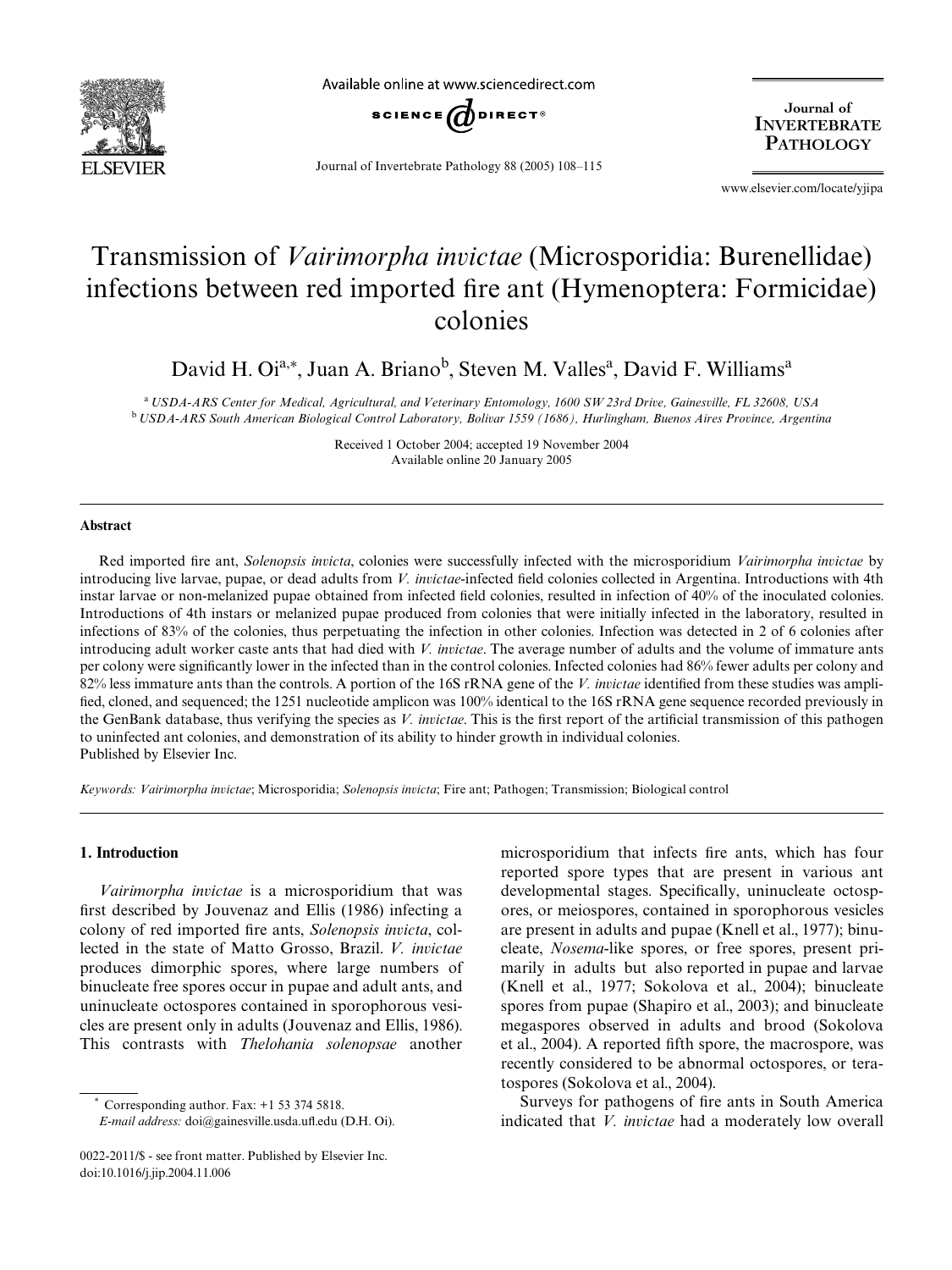prevalence, being found in 2.3% of 2528 colonies surveyed [\(Briano and Williams, 2002\)](#page-7-4). However, at several *S. invicta* sites in Santa Fe Province, Argentina, *V. invictae* reached epizootic levels with 50% of the colonies infected [\(Briano and Williams, 2002](#page-7-4)). In a survey of black imported fire ants, *Solenopsis richteri*, and *Solenopsis quinquecuspis* in Buenos Aires Province, Argentina, *V. invictae* was detected in 1% of 1836 colonies compared to 8% for *T. solenopsae* [\(Briano et al., 1995\)](#page-7-5). Preliminary observations of natural field infections of *V*. *invictae* in *S. invicta* suggested that this pathogen could reduce colony populations and had the potential to be an effective biological control agent ([Briano et al., 2002\)](#page-7-6). In addition, enhanced decline in colonies has been suggested in natural simultaneous infections of *V. invictae* and *T. solenopsae* ([Briano, 2005\)](#page-7-7). To further assess the potential of *V. invictae* as a biological control agent for introduction into the US, infections initiated in the laboratory would facilitate host specificity and colony impact testing. Previous attempts to transmit this pathogen to small (10,000 adult ants), uninfected *S. invicta* colonies by providing boiled chicken egg yolk wetted with spore suspensions or by introducing brood from infected colonies were unsuccessful ([Jouvenaz and Ellis, 1986\)](#page-7-0). Nevertheless, our objectives were to infect *S. invicta* colonies with *V. invictae* under laboratory conditions and to document the impact of infection on colony growth.

## **2. Materials and methods**

*Vairimorpha invictae*-infected *S. invicta* colonies were collected near San Javier, Santa Fe province, Argentina in 2003 and transported to quarantine facilities at the USDA-ARS Center for Medical, Agricultural, and Veterinary Entomology in Gainesville, Florida. Infected colonies were identified by examining aqueous extracts of macerated groups of adults for spores of *V. invictae* and *T. solenopsae* using phase contrast microscopy ([Briano](#page-7-4) [and Williams, 2002](#page-7-4)) and comparing morphological features of free spores and octospores (meiospores) described by [Jouvenaz and Ellis \(1986\)](#page-7-0). Voucher specimens of *V. invictae* were deposited in the collection of the senior author in the form of giemsa-stained slides and alcohol preserved ants from infected colonies. Additional slides were added to the collection of Dr. James Becnel at the USDA-ARS Center for Medical, Agricultural, and Veterinary Entomology in Gainesville, Florida, USA.

# 2.1. Molecular and morphological verification of *microsporidian species*

To further verify the identity of *V. invictae*, the 16S rRNA gene was amplified, cloned, sequenced, and compared with sequences in the GenBank database. DNA was extracted from *V. invictae*-infected *S. invicta* by the method of [Valles et al. \(2002\).](#page-7-8) The *S. invicta* was obtained from a colony that was infected in the study described in Sections [2.3 and 3.3.](#page-2-0) Oligonucleotide primers were designed to the *Vairimorpha* sp. 16S rRNA gene sequence (Accession No. AF031539) reported previously by [Moser et al. \(1998\).](#page-7-9) PCR was carried out with forward (5'-TCAGAGATTAAGCCATGCAAGCCAG) and reverse (5-TGTATCCAATCTACAAGCACA GATTCGTC) oligonucleotide primers under the following temperature regime: 94 °C for 2 min, then 35 cycles at 94 °C for 15 s, 57 °C for 15 s, and 68 °C for 2 min, followed by a polishing step of 68 °C for 5 min. The 1251 nucleotide amplicon was ligated into the pCR-4 vector and transformed into TOP TEN competent *Escherichia coli* (In Vitrogen, Carlsbad, CA). Four clones were randomly selected and sequenced by the Interdisciplinary Center for Biotechnology Research, University of Florida. Contiguous nucleotide sequences were analyzed by BLAST ([Altschul et al., 1997](#page-6-0)) and sequence comparisons were made using the Vector NTI Suite ver. 7.0 (Informax, Bethesda, MD).

Wet mounts were prepared from groups of approximately 10 macerated adult workers from each of two colonies that were inoculated with *V. invictae* infected brood (Sections [2.2 and 2.3](#page-1-0)). Worker samples were collected at least 28 weeks after inoculation. The length and width of free spores and meiospores were measured with an image-splitting micrometer (Vickers A.E.I., Vickers Instruments, Malden, MA) [\(Undeen, 1997\)](#page-7-10).

# <span id="page-1-0"></span>*2.2. Inoculations with larvae or non-melanized pupae from*   $field$ *colonies*

Inocula consisted of brood collected from a colony infected with *V. invictae*. Infection rates of the inocula were determined to be 100% based on both individual wet mounts of 10 pupae and 10 giemsa-stained larval smears [\(Undeen, 1997](#page-7-10)) that were examined by microscopy for *V. invictae* spores or vegetative stages, respectively. Incipient colonies used for inoculations and controls were reared [\(Banks et al., 1981; Oi and Wil](#page-7-11)[liams, 2003](#page-7-11)) from *S. invicta* queens, that were collected within a day of nuptial flights (newly mated queens), in Alachua and Orange counties Florida. Colonies most likely possessed the monogyne genotype, because queens with this genotype have the most capacity to disperse and independently found colonies ([DeHeer et al., 1999\)](#page-7-12). Colonies were inoculated when they were 5–6 weeks old and contained approximately 400 pieces of brood (1 ml), 30 workers, and 1 queen. Because removing ants from such small incipient colonies could impair the colonies, and because *V. invictae* is not known to occur in the US [\(Beckham et al., 1982; Broome, 1974; Jouvenaz, 1986;](#page-7-13) [Jouvenaz et al., 1977; Pereira et al., 2002](#page-7-13); D.H.O. unpublished data), colonies were not examined for infection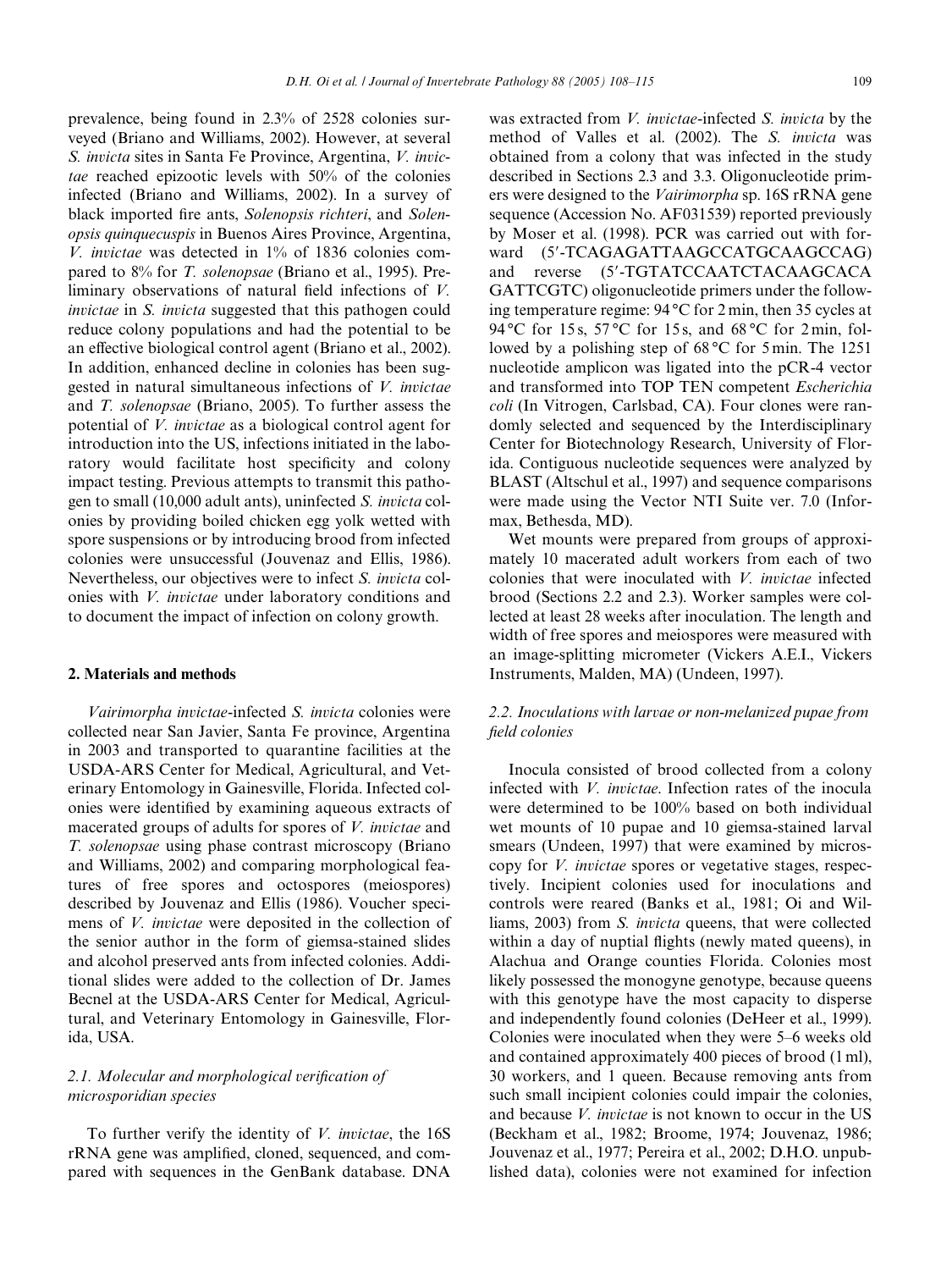prior to inoculation. To support the assumption that colonies were not previously infected, wet mounts of 3–5 groups of approximately 50 adult workers per control colony were collected between 14 and 28 weeks after inoculation and examined for *V. invictae*. Inocula consisted of either 10 live, 4th instar larvae or 10 live, nonmelanized pupae. The larvae and pupae were placed at the entrance of nesting tubes and adult workers would carry them into the colony. Larval and pupal inocula were introduced into five colonies each and brood was not introduced into any of the control colonies  $(N = 5)$ .

*Vairimorpha invictae* infection was determined by examining wet mounts of 24–48 individual pupae per colony that were collected 8, 9, 12, and 28 weeks after inoculation. In addition, 17 weeks after inoculation, an average of 32 (range 6–40) melanized pupae were isolated per colony  $(N=12$ , remaining 3 colonies had no pupae) to allow adult workers to emerge. For each colony, groups of these adults (ca. 10 per group) were then macerated and the aqueous extract examined for spores. In addition, all samples were examined for evidence of *T. solenopsae* infections.

The volume of brood and the number of adults were visually estimated biweekly for 26 weeks (except for readings taken at 9 instead of 10 weeks and no reading at 22 weeks) by visual comparison with known volumes of brood and counts of live ants. The presence of a live queen was also recorded. Brood volume and the number of adults were averaged over samplings from weeks 9 through 26, which was when changes in these parameters were manifested, and compared by one-way analyses of variance and Tukey's HSD test [\(SAS Institute, 2001\)](#page-7-14), among infected, inoculated uninfected, and control colonies. Analysis of adult populations was conducted on transformed data  $\lceil \log_{10}(x+1) \rceil$  to reduce heterogeneity among variances.

# <span id="page-2-0"></span>*2.3. Inoculations with larvae and melanized pupae obtained from laboratory infected colonies*

The source of the inocula for this study was a colony that was infected in the laboratory from the first pupae inoculation described previously. The infection rate of a subsample of the pupae was  $100\%$  ( $N=10$ ). Groups of 10 melanized pupae from the *V. invictae*-infected colony were each added to three, incipient *S. invicta* colonies, each containing about 30 workers, about 200 pieces of brood (0.5 ml), and 1 queen. Similarly, groups of 10 4th instar larvae from the same colony were added to another set of three incipient colonies. Three additional incipient colonies were not inoculated and used as controls. Incipient colonies were reared from newly mated queens collected in Florida and were not examined for infection before inoculation for reasons described previously. To support the assumption that colonies were not infected prior to inoculation, wet mounts of groups of adult workers  $(\sim 50$  workers/group) from each control colony were examined for *V. invictae* spores. To determine if colonies became infected, individual non-melanized pupae  $(N=10$  per sample) were examined for *V*. *invictae* spores from each colony at 8, 12, and 16 weeks after inoculation. In addition, for the melanized pupae introductions, 15 non-melanized pupae per colony were examined 6 weeks after inoculation. Giemsa-stained 4th instar larvae ( $N = 10$  per colony) also were examined for vegetative stages of *V. invictae* at 8 weeks. The social form, monogyny or polygyny, was determined for infected colonies using the procedure of [Valles and Por](#page-7-15)[ter \(2003\)](#page-7-15).

Brood volume and the number of adults from infected and control colonies were averaged over samplings from weeks 8 through 16. Averages per colony were compared by one-way analyses of variance ([SAS](#page-7-14) [Institute, 2001](#page-7-14)), with the analysis on adult populations being conducted on transformed data  $[\log_{10}(x+1)]$  to stabilize variances.

## *2.4. Inoculations with dead adults*

Dead adult workers, obtained from the midden piles of six, *V. invicta*-infected colonies collected from Argentina, were used to inoculate six incipient colonies containing about 30 workers, 1 ml brood, and 1 queen. The infection rate of one sub-sample of dead ants used as inocula was estimated to be about 30%. This was determined by examining wet mounts of individual dead ants  $(N=10)$  for either type of *V. invictae* spores. Because dead workers collected from colony middens were usually desiccated, examination of individual ants for spores was difficult. Thus, only the presence of *V. invictae* spores was confirmed in the aqueous extracts of groups of macerated dead workers for the other five colonies. To inoculate colonies, 0.2 g (ca. 300 ants) dead workers were placed near the entrance of nesting tubes. Control colonies  $(N=6)$ did not receive any dead ants. Infection was determined by examining individual pupae and/or groups of live workers for spores as described previously, generally at 8, 17, and 33 weeks after inoculation. Due to the decline of some of the colonies, infection examinations also occurred at 3, 10, 16, 21, and 25 weeks after inoculation. Colonies were not examined for infection before inoculation for reasons indicated previously. Brood volume, the number of live adults, and queen survivorship were monitored biweekly for 14 weeks and then at 16 or 17, and 19 weeks. Colonies were maintained up to 33 weeks after inoculation in order to determine if *V. invictae* infection would develop after an extended period of time.

Averages of brood volume and of number of adults per infected colony, per inoculated but not infected colony, and per control colony over weeks 8–17 were compared by one-way analyses of variance and Tukeys HSD test [\(SAS Institute, 2001](#page-7-14)). Analyses on brood volume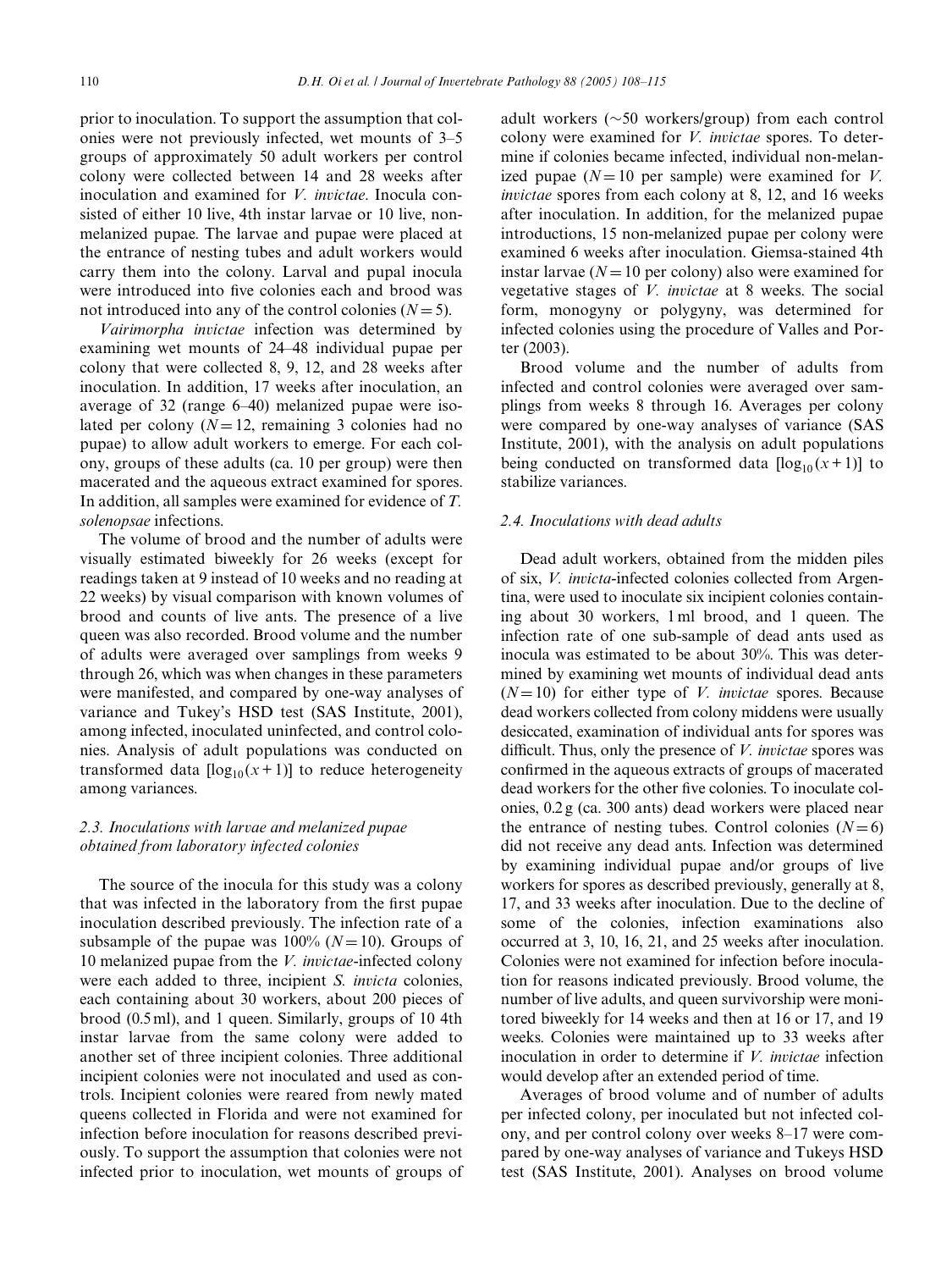and adult populations were conducted on transformed data  $\lceil \log_{10}(x+1) \rceil$  to reduce heterogeneity of variances.

## **3. Results**

# 3.1. Molecular and morphological verification of *microsporidian species*

The 1251 nucleotide amplicon amplified from *V. invictae*-infected *S. invicta* was 100% identical to the 16S rRNA gene sequence reported previously by [Moser et al.](#page-7-9)  $(1998)$ . Thus, the species Moser et al.  $(1998)$  had identified from *S. richteri* and the species we collected years later from *S. invicta* are most likely the same species, namely *V. invictae*. Microscopic observations revealed binucleate, bacilliform, free spores and uninucleate, ovoid, and meiospores consistent with previous descriptions by [Jouve](#page-7-0)[naz and Ellis \(1986\)](#page-7-0) of *V. invictae* from *S. invicta* and [Moser \(1995\)](#page-7-16) of *Vairimorpha* sp. from *S. richteri*. Free spore and meiospore dimensions averaged over both colony samples were  $3.03\pm0.14\times10.34\pm0.56\,\mu\text{m}$  ( $\pm$ SD,  $N=12$ ) and  $4.02\pm0.37\times6.25\pm0.17$  µm ( $N=12$ ), respectively. These dimensions were within the range of *V. invictae* free spore and meiospore widths and lengths reported by [Jouvenaz and Ellis \(1986\)](#page-7-0) of  $3.1 \pm 0.3 \times 11.2 \pm 3.4 \,\text{\textmu m}$ and  $4.2 \pm 0.7 \times 6.3 \pm 0.2 \,\mu$ m, respectively. Similarly, our range of spore dimensions overlapped the dimensions reported by [Moser \(1995\),](#page-7-16) where free spores were  $3.11 \pm 0.19 \times 10.76 \pm 0.48 \,\mu \text{m}$ , and meiospores were  $4.31 \pm 0.25 \times 6.45 \pm 0.61$  µm.

# *3.2. Inoculations with larvae or non-melanized pupae from*   $field$ *colonies*

From the inoculations with 4th instar larvae, *V. invictae* infection was obtained in 2 of 5 colonies. Similarly, infection was found in 2 of 5 colonies inoculated with non-melanized pupae. Free spores were detected in 19 of 24 and 33 of 42 pupae sampled from the two, larvaeinoculated colonies. From infected colonies inoculated with pupae, 43 of 45 and 41 of 46 pupae contained free spores. Hence, more infected pupae were recovered than the number of larvae or pupae introduced as inocula, indicating that *V. invictae* had spread in those colonies [\(Table 1](#page-3-0)). Furthermore, infected pupae were collected at 8, 9, 12, and 28 weeks after inoculation which is well beyond the 11.1–12.4 days reported for *S. invicta* development from 4th instars to adult workers at 28–30 °C [\(Porter, 1988\)](#page-7-17), thus it is unlikely that we were sampling inocula. Free spores and meiospores were observed in adult worker groups that enclosed from isolated pupae obtained from two infected colonies inoculated with either developmental stage. The other two infected colonies could not be sampled due to a lack of pupae because of colony decline. *V. invictae* spores were not observed in the remaining samples of workers from the uninfected inoculated colonies and the controls. *T. solenopsae* spores were not observed in any samples, and all control colonies were uninfected.

Colony growth in infected colonies was significantly slower than in the control colonies as measured by brood volume  $(F=4.22; df=2, 12; P=0.041)$  and number of workers  $(F=4.08; df=2, 12; P=0.045)$  from weeks 9 to 26. For colonies that were inoculated, but infections were either not detected, or detected in less pupae than the number of larvae or pupae used as inocula, colony growth was intermediate between the infected and control colonies [\(Fig. 1](#page-4-0) and [Table 2\)](#page-4-1). One of the queens in the four infected colonies died (at 6–8 weeks) before termination of the study at 26 weeks. Infection in the remaining queens was not determined because they could not be sacrificed for examinations as they were needed for future studies.

<span id="page-3-0"></span>Table 1

Source, type, and amount of inocula (immature or adult ants collected from *V. invictae*-infected colonies) added to individual, uninfected *S. invicta* colonies and the number of individual pupae or larvae infected with *V. invictae*

| colomes and the hanlock of marriagal papae of an the miceted with 77 meterate |                                           |                              |                                                           |                                                            |                                                               |  |  |  |
|-------------------------------------------------------------------------------|-------------------------------------------|------------------------------|-----------------------------------------------------------|------------------------------------------------------------|---------------------------------------------------------------|--|--|--|
| Inocula<br>source <sup>a</sup>                                                | Inocula type<br>(No. added per<br>colony) | % colonies<br>infected $(N)$ | Min.-Max. No.<br>pupae infected/No.<br>sampled per colony | Min.-Max. No.<br>larvae infected/No.<br>sampled per colony | No. adult $groupsc$<br>Infected/No. sampled<br>among colonies |  |  |  |
| Field                                                                         | $4th$ instars $(10)$                      | 40(5)                        | 19/24-33/42                                               | b                                                          | $0/0^d$ , 3/3, 0/4, 0/4, 0/5                                  |  |  |  |
| Field                                                                         | Pupae $(10)$                              | 40(5)                        | 41/46-43/45                                               |                                                            | 1/1, 4/4, 0/4, 0/4, 0/0 <sup>d</sup>                          |  |  |  |
| Control                                                                       | None                                      | 0(5)                         | $0/22 - 0/35$                                             |                                                            | $0/3$ , $0/4$ , $0/5$ , $0/5$ , $0/5$                         |  |  |  |
| Lab                                                                           | 4th instars $(10)$                        | 67(3)                        | $24/30 - 28/30$                                           | $3/10 - 4/10$                                              |                                                               |  |  |  |
| Lab                                                                           | Melanized pupae (10)                      | 100(3)                       | 17/45-40/45                                               | $6/10 - 9/10$                                              |                                                               |  |  |  |
| Control                                                                       | None                                      | 0(3)                         | 0/20                                                      |                                                            |                                                               |  |  |  |
| Field                                                                         | Dead adults $(\approx 300)$               | 33(6)                        | $2/20 - 6/10$                                             |                                                            | $0/1$ , $1/1$                                                 |  |  |  |
| Control                                                                       | None                                      | 0(6)                         | 0/30                                                      |                                                            | 0/1, 0/1, 0/1, 0/1, 0/1, 0/1                                  |  |  |  |
|                                                                               |                                           |                              |                                                           |                                                            |                                                               |  |  |  |

Column 6 provides the number of *V. invictae*-infected groups of adult workers examined per colony. All samples were obtained at least 8 weeks after inoculations.

<sup>a</sup> *V. invictae* inocula was obtained from field-collected *S. invicta* colonies or laboratory-infected and reared *S. invicta* colonies.

<sup>b</sup> —, No samples examined.

<sup>c</sup> Approximately 50 workers per group.

<sup>d</sup> Worker groups not examined.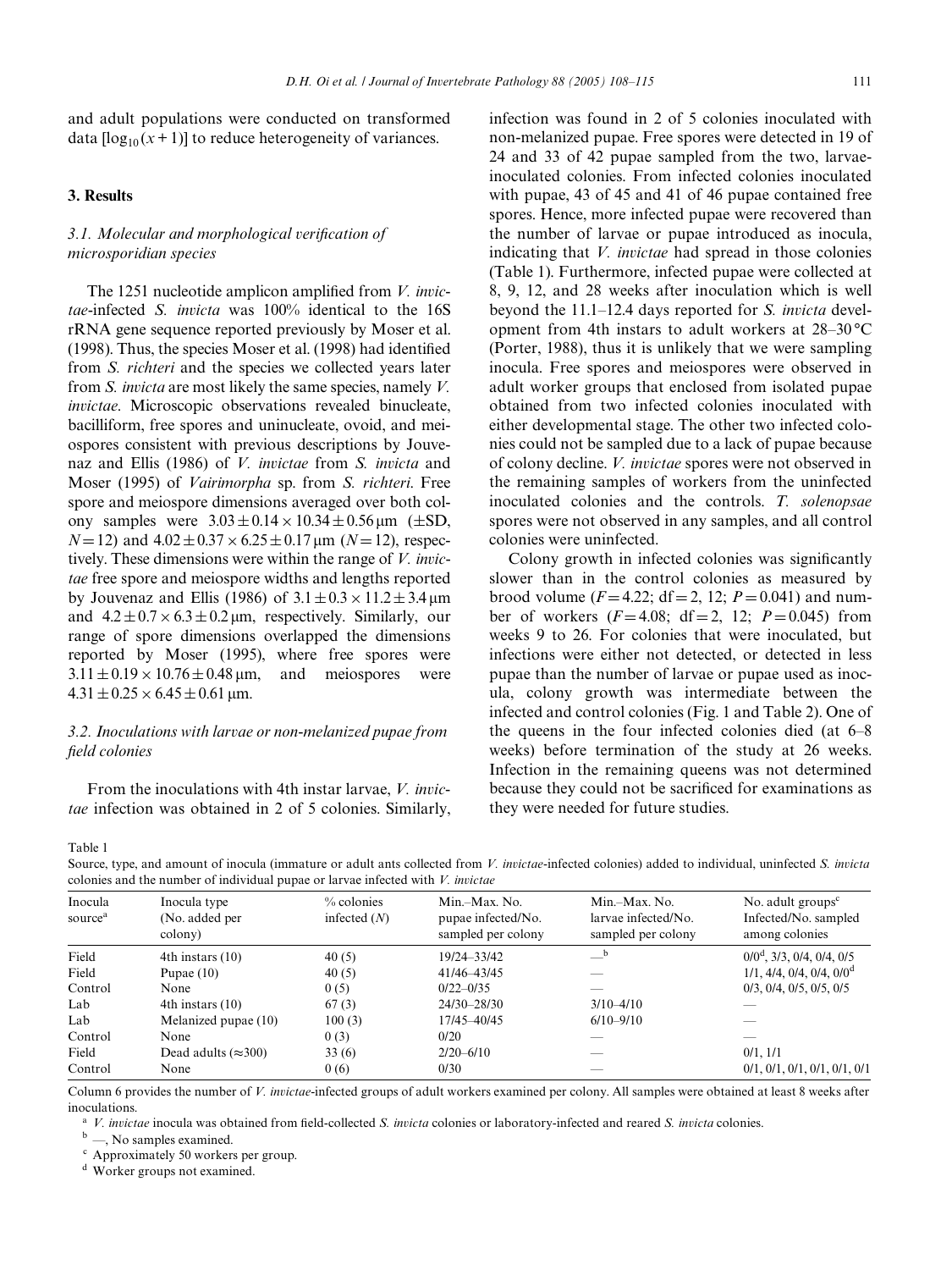

<span id="page-4-0"></span>Fig. 1. Mean  $(\pm SEM)$  brood volume (A) and adult workers (B) per colony from *V. invictae* infected, inoculated but not infected, and control *S. invicta* colonies after inoculations with brood from *V. invictae* infected, *S. invicta* colonies collected from the field in Argentina.

# *3.3. Inoculations with larvae and melanized pupae obtained from laboratory-infected colonies*

Infections of *V. invictae* were observed in all three of the colonies inoculated with melanized pupae and

in 2 of 3 colonies inoculated with larvae ([Table 1](#page-3-0)). Infection was not detected in any of the control colonies. Infected colonies possessed the monogyne genotype  $(Gp-9^{BB})$ . Brood volume  $(F = 21.63; df = 1, 6;$  $P < 0.004$ ) and adult worker population ( $F = 44.47$ ;  $df = 1, 6; P < 0.001$  per colony in the infected colonies were significantly lower than the control colonies. These reductions occurred when samples were obtained from 8 to 16 weeks after inoculation. The single inoculated colony that did not become infected was excluded from the analysis. At the end of the study, 16 weeks after inoculation, growth in brood and worker levels were reduced 3- and 14.6-fold, respectively, in the infected colonies relative to the controls ([Fig. 2](#page-5-0)). All of the queens from the five infected colonies were still alive through the end of the study. Infection in these queens could not be determined because they were needed for further studies and thus could not be sacrificed.

## *3.4. Inoculations with dead adults*

*Vairimorpha invictae* was detected in 2 of 6 inoculated colonies. In one colony, infections were found in 6 of 10 pupae and a group of adult workers. Infection in the queen was unknown as she probably died and was dismembered, and thus could not be recovered. The other colony had only a  $10\%$  ( $N=20$  pupae) infection rate at 8 and 10 weeks after infection, and infection was not detected in the queen that died. However, both colonies had significant reductions in brood  $(F=11.61; df=2, 8;$  $P=0.004$ ) and adult worker populations ( $F=15.91$ ;  $df = 2$ , 8;  $P = 0.002$ ) between the infected and control colonies ([Table 2](#page-4-1), [Fig. 3\)](#page-5-1), and premature death of queens at 14 and 16 weeks after inoculation. By 16 and 17 weeks after inoculation, brood was absent in both colonies, while the average brood level per colony in the controls increased 22-fold. Adult populations in the infected colonies were 15 times lower than the control colonies at 16/17 weeks.

<span id="page-4-1"></span>Table 2

Mean brood volume and mean number of workers from *V. invictae* infected, inoculated but not infected, and control *S. invicta* colonies for inoculations with infected brood from field-collected colonies (Study 1), brood from laboratory-infected colonies (Study 2), and dead workers (Study 3)

| Infection status          | Study $1^a$ : Mean population per<br>colony over weeks 9–26 |                          | Study $2^b$ : Mean population per<br>colony over weeks 8–16 |                          | Study $3^c$ : Mean population per<br>colony over weeks 8-17 |                          |
|---------------------------|-------------------------------------------------------------|--------------------------|-------------------------------------------------------------|--------------------------|-------------------------------------------------------------|--------------------------|
|                           | Brood (ml)                                                  | No. workers <sup>d</sup> | Brood (ml)                                                  | No. workers <sup>d</sup> | $B$ rood $(ml)^d$                                           | No. workers <sup>d</sup> |
| Control                   | 11.1a <sup>e</sup>                                          | 2399.7a                  | 21.8a                                                       | 2333.3a                  | 6.5a                                                        | 512.5a                   |
| Not infected <sup>t</sup> | 6.5ab                                                       | 1104.9ab                 | $19.2 -$ <sup>g</sup>                                       | $670.0 -$ <sup>g</sup>   | 4.8a                                                        | 299.2a                   |
| Infected                  | 2.1b                                                        | 321.8b                   | 6.4 <sub>b</sub>                                            | 332.0b                   | 0.3 <sub>b</sub>                                            | 71.3 <sub>b</sub>        |

Colonies inoculated with larvae or non-melanized pupae. Control  $(N = 5)$ ; not infected  $(N = 6)$ ; infected  $(N = 4)$ .

<sup>b</sup> Colonies inoculated with larvae or melanized pupae. Control  $(N = 3)$ ; Not infected  $(N = 1)$ ; infected  $(N = 5)$ .

<sup>c</sup> Colonies inoculated with dead adults. Control ( $N = 6$ ); not infected ( $N = 3$ ); infected ( $N = 2$ ).<br><sup>d</sup> Analysis conducted on log<sub>10</sub>( $x + 1$ ) transformed data, untransformed means presented.

 $^{\circ}$  Means within a column followed by the same letter are not significantly different ( $P > 0.05$ ) by analysis of variance and Tukey's HSD test.

<sup>f</sup> Inoculated but infection not detected.

<sup>g</sup> Excluded from analysis due to insufficient replication ( $N = 1$ ).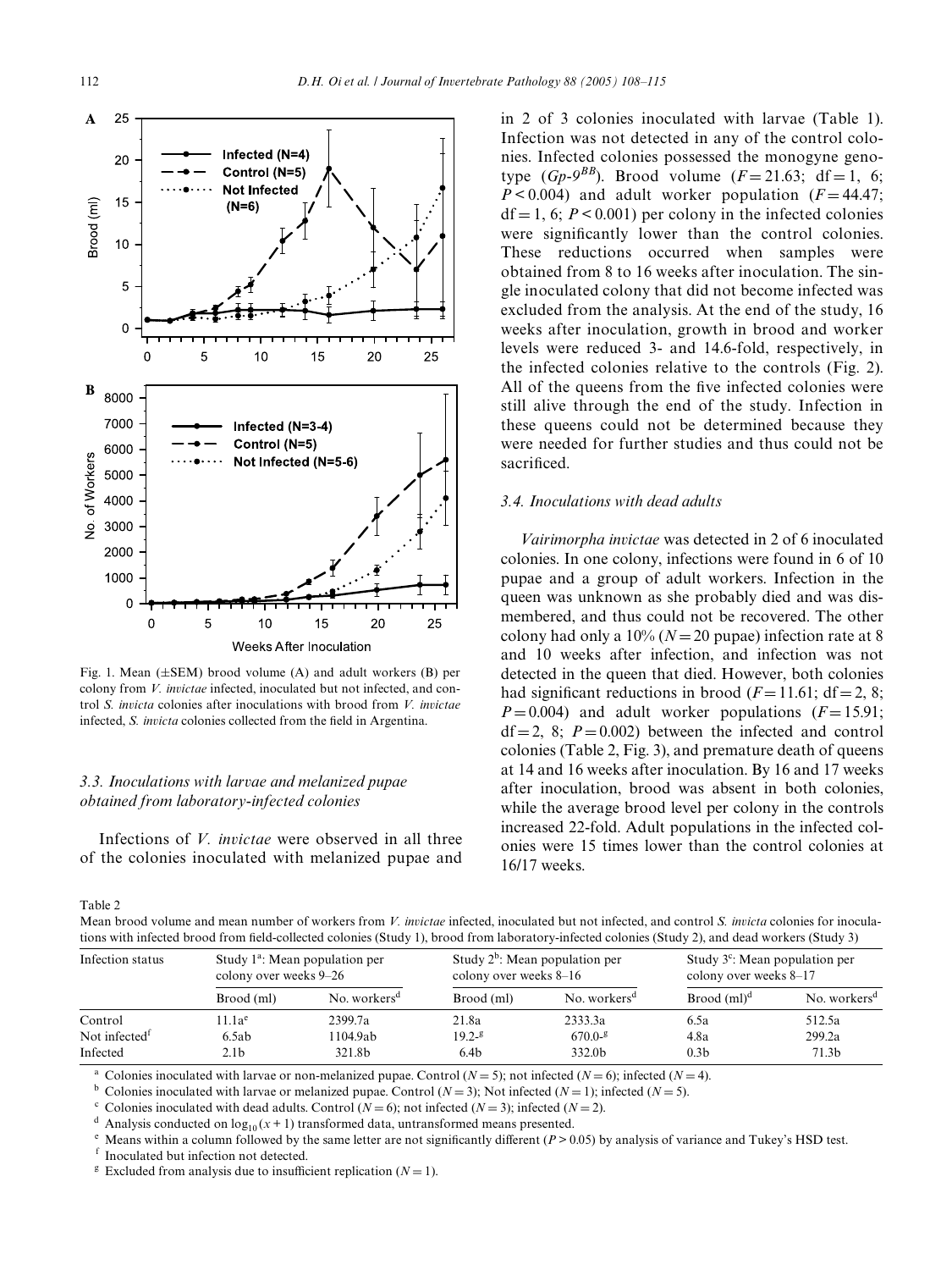

<span id="page-5-0"></span>Fig. 2. Mean  $(\pm$ SEM) brood volume (A) and adult workers (B) per colony from *V. invictae* infected, inoculated but not infected, and control *S. invicta* colonies after inoculations with brood from *S. invicta* colonies infected with *V. invictae* in the laboratory.

#### **4. Discussion**

This is the first report of the laboratory transmission of *V. invictae* to uninfected ant colonies. We were able to successfully transmit *V. invictae* from field collected *S. invicta* colonies to laboratory *S. invicta* colonies, and subsequently perpetuate the infection in other previously uninfected laboratory colonies using inocula produced by the initial laboratory-infected colony. The similar pattern of suppressed colony growth in *S. invicta* colonies infected by brood from either the field, or from the laboratory-infected colonies, indicated that the laboratory reared inocula maintained its pathogenicity. Inoculated colonies that did not become infected exhibited a temporary suppression in growth. This possibly could have been the result of an unapparent initial infection that was not sustained, thus allowing for colonies to recover. While uninfected brood was not added to control colonies, the addition of brood to incipient colonies generally facilitates fire ant colony establishment and growth ([Tschinkel, 1992\)](#page-7-18). Hence, the addition of brood most likely did not the cause the delay in colony growth.



<span id="page-5-1"></span>Fig. 3. Mean  $(\pm$ SEM) brood volume (A) and adult workers (B) per colony from *V. invictae* infected, inoculated but not infected, and control *S. invicta* colonies after inoculations with dead adults collected from *V. invictae* infected, *S. invicta* colonies obtained from the field in Argentina.

*Vairimorpha invictae* infections were obtained using 4th instars, non-melanized pupae, and melanized pupae. Due to the limited number of inoculations, rates of colony infection among these inocula could not be compared statistically but larval and pupal inoculations resulted in relatively similar colony infection rates of 50 and  $63\%$ , respectively. Infecting fire ant colonies with *V*. *invictae* by introducing infected larvae and pupae was the same method used to transmit *T. solenopsae* ([Wil](#page-7-19)[liams et al., 1999\)](#page-7-19). However, [Oi et al. \(2001\)](#page-7-20) had a higher rate of transmission using infected 4th instar larvae when compared to infected pupae as inocula (80 and 37.5%, respectively).

Queens were still alive when studies were terminated after 16 or 26 weeks in 8 of 9 infected colonies inoculated with brood. In contrast, premature queen death was reported by [Williams et al. \(1999\)](#page-7-19) in 80% of older and larger laboratory *S. invicta* colonies infected with *T. solenopsae*. However, rates of queen mortality and colony decline are not directly comparable between the *V. invictae* and *T. solenopsae* infections in these studies because the inoculated colonies differed in age.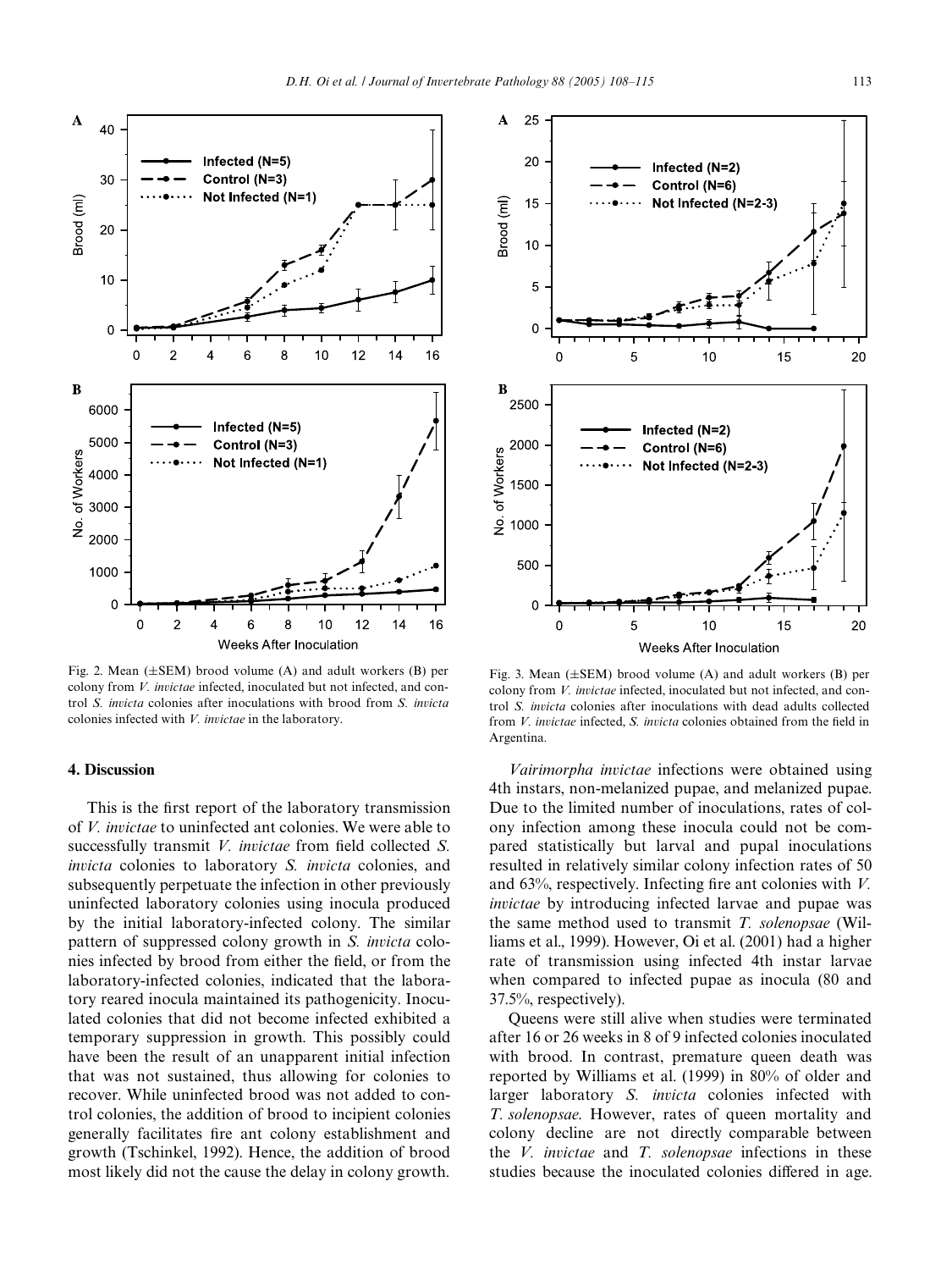This study used incipient colonies where queens are very young, and still may be utilizing their own energy reserves to maintain survivorship [\(Vinson and Green](#page-7-21)[berg, 1986\)](#page-7-21). The study by [Williams et al. \(1999\)](#page-7-19) used well-established colonies produced by older queens that rely solely on the colony for their nutrition, which may facilitate their infection. [Oi and Williams \(2003\)](#page-7-22) reported that a majority of *T. solenopsae*-infected *S. invicta* queens, which were collected in the field soon after nuptial flights and established colonies, died prematurely (within 26 weeks). We did not detect *V. invictae* infection in the single queen from an infected colony that died in our studies. Infection in the other live queens from infected colonies was not determined because they were needed for other studies and thus were not macerated and examined for spores. Less destructive attempts to find evidence of queen infection, such examining eggs and brood reared from isolated queens via PCR ([Valles](#page-7-23) [et al., 2004\)](#page-7-23) from infected colonies yielded very small sample sizes and inconclusive results. [Briano and Wil](#page-7-4)[liams \(2002\)](#page-7-4) reported a low prevalence of infection in mated queens and eggs and were uncertain of the significance of transovarial transmission in the life cycle of this pathogen. This is in contrast to *T. solenopsae*, where queen and egg infection has been consistently documented ([Briano et al., 1996; Knell et al., 1977; Oi and](#page-7-24) [Williams, 2002, 2003; Valles et al., 2002](#page-7-24)).

We also achieved transmission of *V. invictae* by the addition of infected dead adults into colonies. Queen death occurred within 16 weeks of inoculation in the two colonies that *V. invictae* was detected. While the number of colonies with *V. invictae* was limited in this study, a preliminary study also resulted in infection in 1 of 5 colonies inoculated with dead, *S. invicta* workers collected from *V. invictae*-infected colonies from Argentina (D. H. O. unpublished data). This infected colony also had a similar pattern of decline with the queen dead at 16 weeks after inoculation and no brood remaining. While queen death occurred more frequently in the successful dead-worker inoculations than with the brood inoculations, the association of inocula type and queen mortality needs further confirmation.

Infection with dead workers and the inability to confirm infection in queens suggested that infection may be initiated directly into larvae. *S. invicta* colonies use their 4th instar larvae to digest solid food which is then passed by trophallaxis to the rest of the colony [\(Petralia and](#page-7-25) [Vinson, 1978; Vinson, 1997](#page-7-25)). Digesting or liquefying solids is imperative to obtaining nutrition from solid foods because adult *S. invicta* workers possess a filtering buccal tube that prevents ingestion of particles  $>1 \mu m$ . In contrast 4th instars, have been shown to ingest particle sizes  $>45 \mu m$  [\(Glancey et al., 1981\)](#page-7-26). Presumably worker ants can feed spore laden cadavers to the larvae possibly resulting in the ingestion of *V. invictae* spores which are  $>3 \mu m$  ([Jouvenaz and Ellis, 1986](#page-7-0)). Direct infection of larvae occurs with the microsporidian pathogen *Burnella dimorpha* in the tropical fire ant, *Solenopsis geminata*, where worker ants mechanically transfer spores from pupae to larvae [\(Jouvenaz et al., 1981\)](#page-7-27). There also is indirect evidence of direct infection of larvae by infected workers with *T. solenopsae* in *S. invicta* [\(Allen and Knell,](#page-6-1) [1980; Oi et al., 2001](#page-6-1)). Prevalence of *V. invictae* in inocula added to colonies that became infected could not be determined due to desiccation of individual dead workers collected from colony middens. [Briano and Williams](#page-7-4) [\(2002\)](#page-7-4) reported a greater prevalence of infection in dead workers than in live workers from *V. invictae*-infected colonies. The potential to use dead adults as inocula, may make the logistics of establishing this pathogen as a biological control agent more feasible, perhaps by incorporating spores into an ant bait.

The ability to transmit *V. invictae* to uninfected *S. invicta* colonies allowed for the documentation of the negative impact this pathogen can have on individual colonies. Infected colonies had 86% fewer adults per colony and 82% less immature ants than the controls. The observations of dramatic declines in field populations of *S. invicta* when simultaneous infections of *T. solenopsae* and *V. invictae* occur [\(Briano et al., 2002](#page-7-6)) can now be tested in individual colonies as both pathogens can be artificially transmitted to uninfected colonies. With the geographic distribution of natural infections of *T. solenopsae* increasing in US imported fire ant populations [\(Pereira, 2003; Williams et al.,](#page-7-28) [2003\)](#page-7-28), the ability to efficiently initiate field infections of *V. invictae* could result in faster declines in fire ant populations where such dual infections are established.

## **Acknowledgments**

Technical assistance provided by, Eileen Carroll, Christine Harrison, Euripides Mena, and Chuck Strong (all currently or formerly of the USDA-ARS, Center for Medical, Agricultural, and Veterinary Entomology) was greatly appreciated. Reviews of an earlier draft of the manuscript were graciously provided by Faith Oi (University of Florida) and James Becnel (USDA-ARS, Center for Medical, Agricultural, and Veterinary Entomology).

#### **References**

- <span id="page-6-1"></span>Allen, G.E., Knell, J.D., 1980. Pathogens associated with the *Solenopsis saevissima* complex in South America. Proc. Tall Timbers Conf. Ecol. Anim. Control Habitat Manag. 7, 87–94.
- <span id="page-6-0"></span>Altschul, S.F., Madden, T.L., Schaffer, A.A., Zhang, J., Miller, W., Lipman, D.J., 1997. Gapped BLAST and PSI-BLAST: a new generation of protein database search programs. Nucleic Acids Res. 25, 3389–3402.